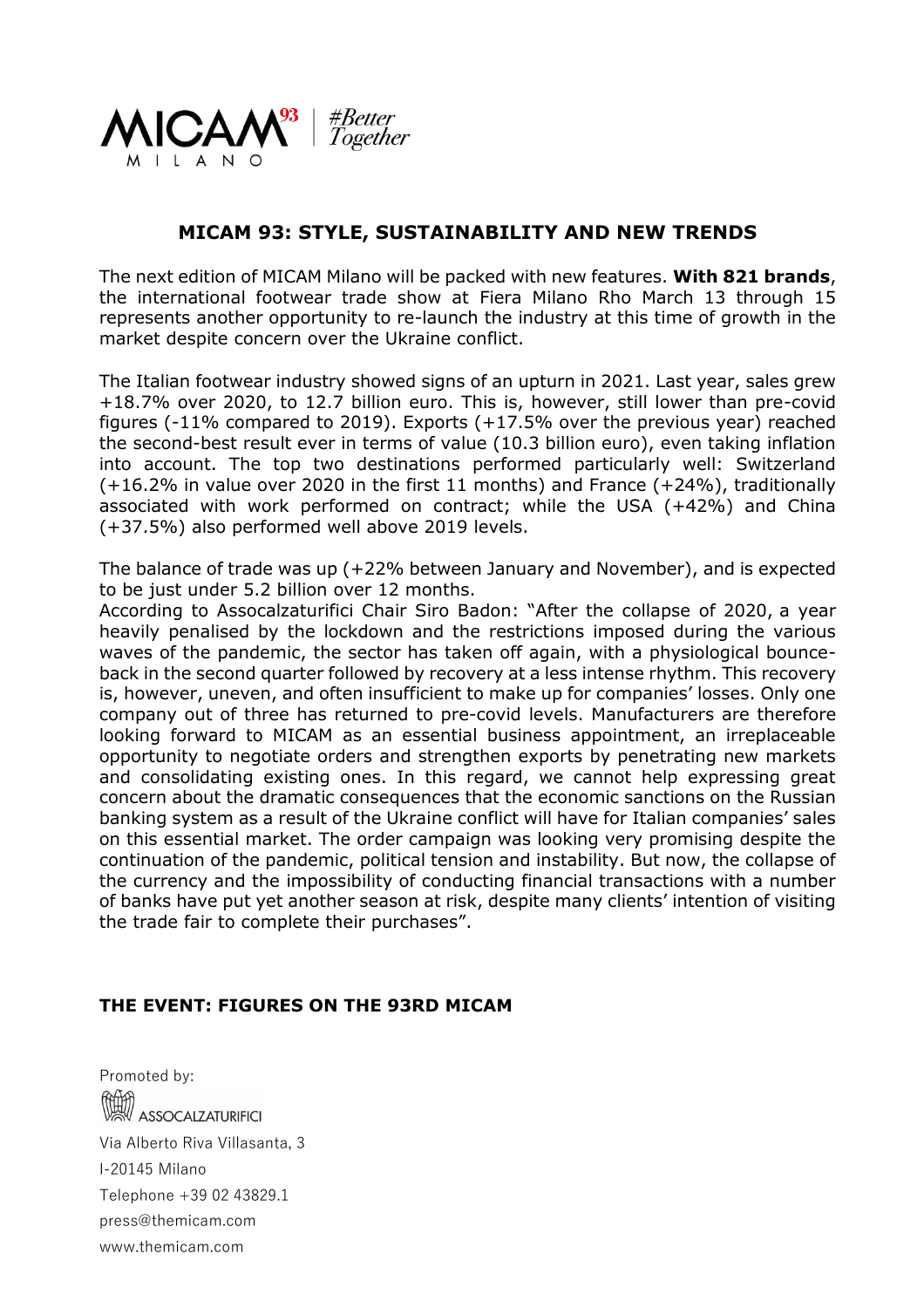

With 821 brands, the focus will once again be on the F/W 2022-2023 collections, with a wide range of footwear for all occasions for men, women and children. Brands that will be coming back include **Bikkembergs, Frau, Jeep, Nerogiardini, Nine West,**  and **Wrangler.**

Moreover, to offer exhibitors important business opportunities, more than 100 international buyers and reporters from Europe, Africa, the US, Canada, Southeast Asia, and the Gulf Area will be attending, selected by ITA Agency, which has always played an active role in building a highly qualified, concrete opportunity for exhibitors to do business.

### **NEW THIS YEAR: THE MICAM GREEN ZONE**

This year MICAM will be offering plenty of space for sustainability with the new **MICAM Green Zone**, an area that is intended to provide both a think-tank and a promotional opportunity for companies.

The area will be set up in pavilion 7, and is dedicated to all those in the industry who wish to address the issue of sustainability. The pavilion will be divided into different areas, including a special display of exhibitors' footwear expressing a number of provocative ideas about the sustainability of materials, production systems, and product life cycles.

The MICAM Green Zone will be launching VCS (Verified and Certified Steps), the certification mark owned by Assocalzaturifici and intended to be used by footwear manufacturers who want to achieve the highest standards of sustainability: VCS guarantees a sustainable approach, quality and excellence in manufacturing, and is intended to be a symbol recognised by buyers, manufacturers and financial institutions.

## **EMERGING DESIGNERS ARE BACK**

The usual space dedicated to **Emerging Designers** will showcase the items of 12 creative designers from Italy and Europe. Their creations will range from the rediscovery of age-old traditions to more extravagant research into forms and materials, with original style, mindful of the values of sustainability and brimming with influences from cultures all over the world.

Emerging Designers selected by a highly qualified panel of experts will bring a selection of their concepts to the trade fair and recount their creative stories, closely intertwined with the love of travel and exploration characterising their incredible biographies.

Promoted by: **ASSOCALZATURIFICI** Via Alberto Riva Villasanta, 3 I-20145 Milano Telephone +39 02 43829.1 press@themicam.com www.themicam.com